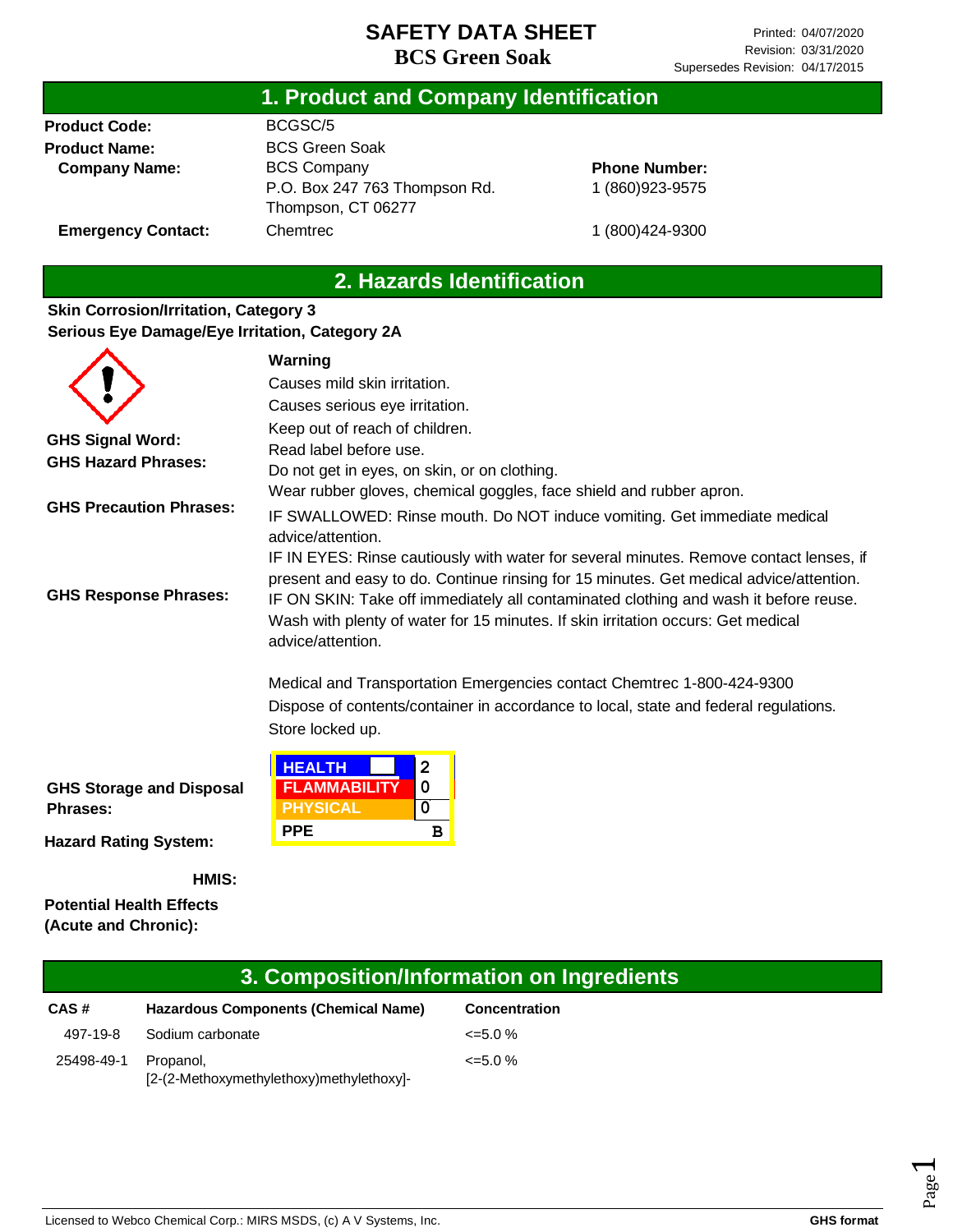|                                                  |                                               | <b>4. First Aid Measures</b>                                                                                                                                                                                                                                                                                                                                                                                                                                                                                                                                                                                                                                                                                                 |
|--------------------------------------------------|-----------------------------------------------|------------------------------------------------------------------------------------------------------------------------------------------------------------------------------------------------------------------------------------------------------------------------------------------------------------------------------------------------------------------------------------------------------------------------------------------------------------------------------------------------------------------------------------------------------------------------------------------------------------------------------------------------------------------------------------------------------------------------------|
| <b>Emergency and First Aid</b><br>Procedures:    |                                               |                                                                                                                                                                                                                                                                                                                                                                                                                                                                                                                                                                                                                                                                                                                              |
| In Case of Skin Contact:                         | and footwear or wash before reuse.            | Flush thoroughly with fresh, tepid water for 15 minutes. Discard contaminated clothing                                                                                                                                                                                                                                                                                                                                                                                                                                                                                                                                                                                                                                       |
| In Case of Eye Contact:<br>In Case of Ingestion: | advice/attention.                             | Immediately flush eyes with large amounts of fresh, tepid water for at least 15 minutes.<br>Hold eyelids open to ensure complete irrigation of eye and lid tissues. Tilt head to the<br>side and irrigate the eye from the bridge of the nose to the outside of the face. Keep<br>run-off from entering the other eye, mouth or ear. Washing eye within the first few<br>seconds is essential to achieve maximum effectiveness. Remove contact lenses, if<br>present and easy to do. Continue rinsing. If eye irritation persists, get medical<br>Do not induce vomiting. Rinse mouth with fresh, Tepid water, then immediately drink 4-8<br>oz. or milk or water. Never give anything by mouth to an unconscious person. If |
|                                                  | into the lungs. Get medical advice/attention. | vomiting occurs, keep airways open. Keep head lower than hips to prevent aspiration                                                                                                                                                                                                                                                                                                                                                                                                                                                                                                                                                                                                                                          |
|                                                  |                                               | <b>5. Fire Fighting Measures</b>                                                                                                                                                                                                                                                                                                                                                                                                                                                                                                                                                                                                                                                                                             |
| <b>Flash Pt:</b>                                 | No data.                                      |                                                                                                                                                                                                                                                                                                                                                                                                                                                                                                                                                                                                                                                                                                                              |
| <b>Explosive Limits:</b>                         | LEL: No data.                                 | UEL: No data.                                                                                                                                                                                                                                                                                                                                                                                                                                                                                                                                                                                                                                                                                                                |
| <b>Autoignition Pt:</b>                          | No data.                                      |                                                                                                                                                                                                                                                                                                                                                                                                                                                                                                                                                                                                                                                                                                                              |
|                                                  |                                               | Suitable Extinguishing Media: Dry chemical, CO2, sand, earth, water spray or regular foam.                                                                                                                                                                                                                                                                                                                                                                                                                                                                                                                                                                                                                                   |
| <b>Fire Fighting Instructions:</b>               |                                               | As in any fire, wear a self-contained breathing apparatus in pressure-demand,<br>MSHA/NIOSH (approved or equivalent), and full protective gear.                                                                                                                                                                                                                                                                                                                                                                                                                                                                                                                                                                              |
| <b>Flammable Properties and</b><br>Hazards:      | No data available.                            |                                                                                                                                                                                                                                                                                                                                                                                                                                                                                                                                                                                                                                                                                                                              |

|  |  | 6. Accidental Release Measures |  |
|--|--|--------------------------------|--|
|  |  |                                |  |

| <b>Protective Precautions,</b>  | Rubber or neoprene gloves, Safety glasses, Wear chemical protective clothing.                |
|---------------------------------|----------------------------------------------------------------------------------------------|
| <b>Protective Equipment and</b> |                                                                                              |
| <b>Emergency Procedures:</b>    |                                                                                              |
| Steps To Be Taken In Case       | Absorb spill with inert material (e.g. dry sand or earth), and dispose of in accordance with |
| <b>Material Is Released Or</b>  | applicable regulations.                                                                      |
| Spilled:                        |                                                                                              |

# **7. Handling and Storage**

Precautions To Be Taken in For industrial or institutional use only. **Handling: Precautions To Be Taken in**  Keep from freezing. **Storing:**

|            |                                                                                  | 8. Exposure Controls/Personal Protection |                  |                     |
|------------|----------------------------------------------------------------------------------|------------------------------------------|------------------|---------------------|
| CAS#       | <b>Partial Chemical Name</b>                                                     | <b>OSHA TWA</b>                          | <b>ACGIH TWA</b> | <b>Other Limits</b> |
| 497-19-8   | Sodium carbonate                                                                 | No data.                                 | No data.         | No data.            |
| 25498-49-1 | No data.<br>No data.<br>Propanol,<br>[2-(2-Methoxymethylethoxy)methyleth<br>xy]- |                                          | No data.         |                     |

Licensed to Webco Chemical Corp.: MIRS MSDS, (c) A V Systems, Inc. **GHS** format **GHS** format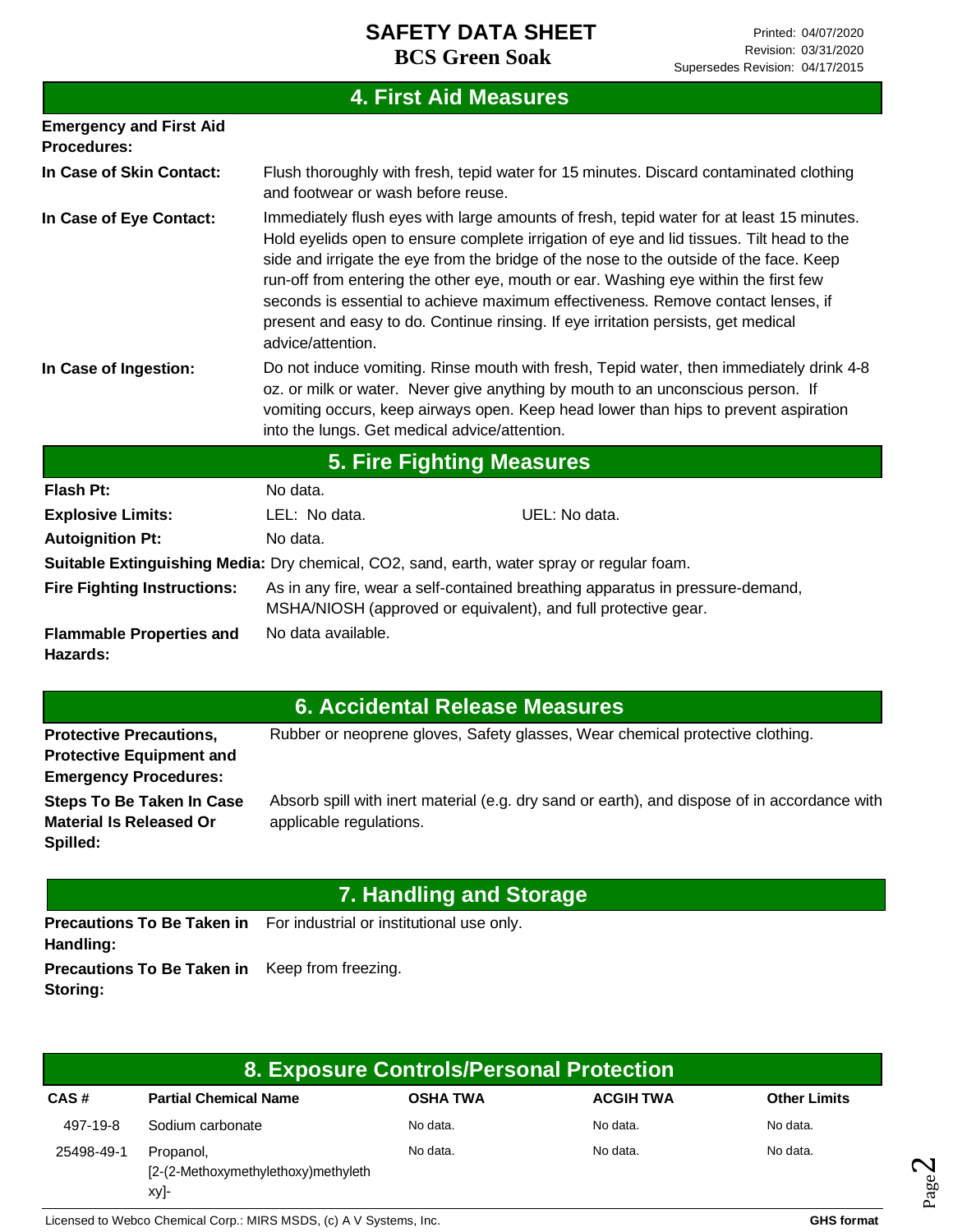Printed: 04/07/2020 Revision: 03/31/2020 Supersedes Revision: 04/17/2015

**Respiratory Equipment (Specify Type): Eye Protection: Protective Gloves: Other Protective Clothing: Engineering Controls (Ventilation etc.):** A respirator is not needed under normal and intended conditions of product use. Safety glasses Rubber or neoprene gloves Wear chemical protective clothing. No data available.

|                                                                     | 9. Physical and Chemical Properties                 |                                                                                                                                                                              |
|---------------------------------------------------------------------|-----------------------------------------------------|------------------------------------------------------------------------------------------------------------------------------------------------------------------------------|
| <b>Physical States:</b>                                             | [X] Liquid<br>[ ] Solid<br>$\lceil$   Gas           |                                                                                                                                                                              |
| <b>Appearance and Odor:</b>                                         | Appearance: Green Liquid<br>Odor: No apparent odor. |                                                                                                                                                                              |
| <b>Melting Point:</b>                                               | No data.                                            |                                                                                                                                                                              |
| <b>Boiling Point:</b>                                               | No data.                                            |                                                                                                                                                                              |
| <b>Autoignition Pt:</b>                                             | No data.                                            |                                                                                                                                                                              |
| <b>Flash Pt:</b>                                                    | No data.                                            |                                                                                                                                                                              |
| <b>Explosive Limits:</b>                                            | LEL: No data.                                       | UEL: No data.                                                                                                                                                                |
| Specific Gravity (Water = 1): No data.                              |                                                     |                                                                                                                                                                              |
| Vapor Pressure (vs. Air or<br>$mm Hg$ ):                            | No data.                                            |                                                                                                                                                                              |
| Vapor Density (vs. $Air = 1$ ):                                     | No data.                                            |                                                                                                                                                                              |
| <b>Evaporation Rate:</b>                                            | No data.                                            |                                                                                                                                                                              |
| <b>Solubility in Water:</b>                                         | 100                                                 |                                                                                                                                                                              |
| pH:                                                                 | $7.0 - 7.5$                                         |                                                                                                                                                                              |
| <b>Percent Volatile:</b>                                            | No data.                                            |                                                                                                                                                                              |
|                                                                     | <b>10. Stability and Reactivity</b>                 |                                                                                                                                                                              |
| Stability:                                                          | Unstable [ ]<br>Stable $[X]$                        |                                                                                                                                                                              |
| <b>Conditions To Avoid -</b><br>Instability:                        | equipment.                                          | Avoid handling conditions which may allow for leaks and spills of this material. Do not<br>permit personnel to handle this product without proper training and/or protective |
| Incompatibility - Materials To No data available.<br>Avoid:         |                                                     |                                                                                                                                                                              |
| Hazardous Decomposition Or No data available.<br><b>Byproducts:</b> |                                                     |                                                                                                                                                                              |
| <b>Possibility of Hazardous</b><br><b>Reactions:</b>                | Will occur [ ]<br>Will not occur [X]                |                                                                                                                                                                              |
| <b>Conditions To Avoid -</b><br><b>Hazardous Reactions:</b>         | No data available.                                  |                                                                                                                                                                              |

Page ო